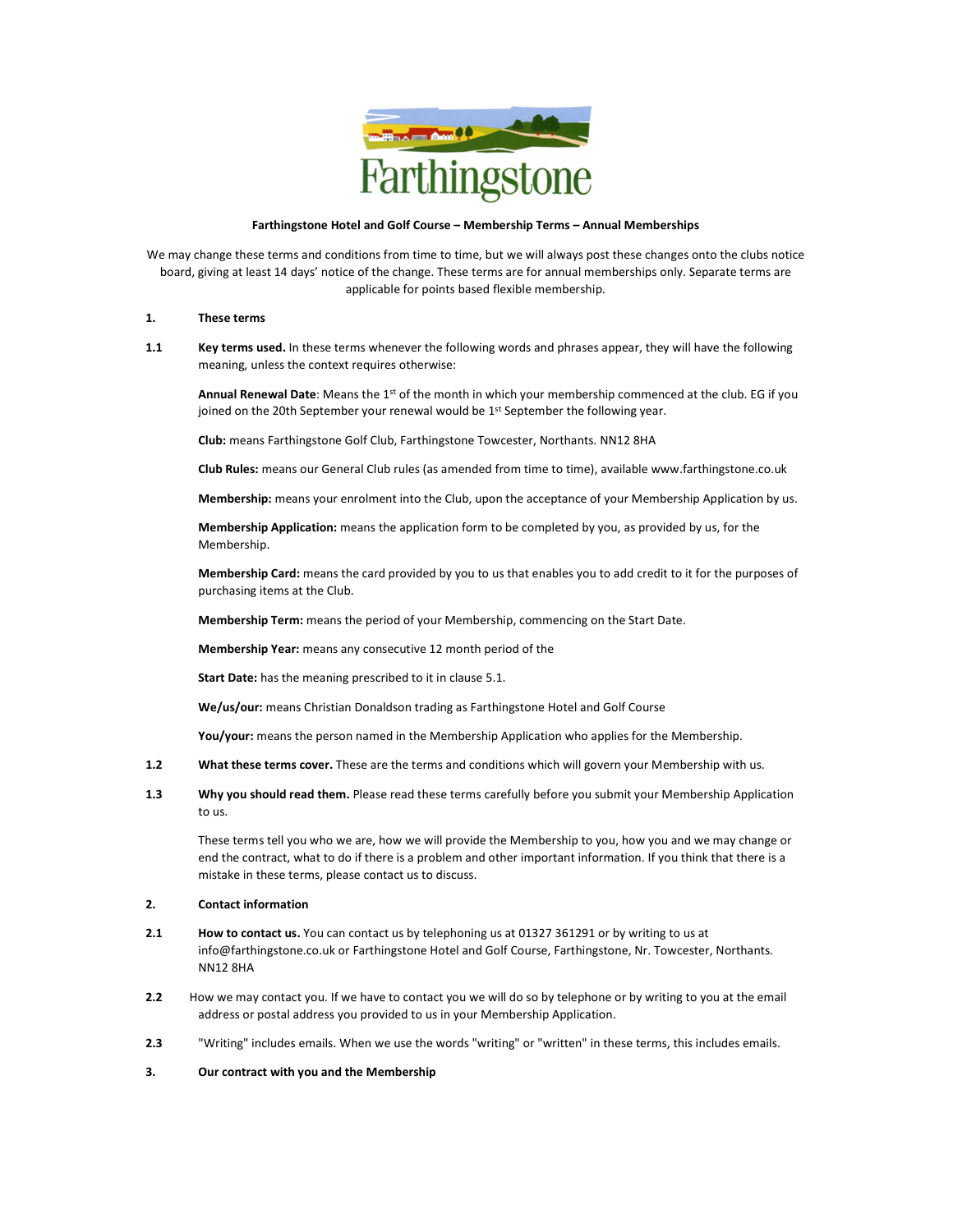- 3.1 How we will accept your Membership Application. Our acceptance of your Membership Application will take place when we tell you that we are able to provide you with the Membership, which we will also confirm in writing to you, at which point a contract will come into existence between you and us. We have the right not to offer you a Membership with the Club, without reason.
- 3.2 What happens once we accept your Membership Application. Following the acceptance of your Membership Application

in accordance with clause 3.1, a Membership Card.

## 3.3 Membership Card. Please note:

(a) A Membership Card is valid for payment use only when your account with us is not in arrears. The initial top up is £ 50 with a minimum top up of £ 10 thereafter.

(b) Any discounts, promotions or special offers that we provide to you with the Membership Card are at our sole discretion and, may be withdrawn or amended by us at any time.

(c) Your Membership Card can only be used by you. If you provide your Membership Card to another person to make use of any discounts, special offers or promotions associated with having a Membership Card, we have the right to end your Membership without providing a refund to you (for any amount paid in advance by you) or, to charge you any amount that would have otherwise been due to us for the Membership Year, had we not terminated the Membership (where you have not paid in advance).

(d) The Membership Card remains our property and must be promptly returned to us, upon termination or expiry of your

Membership. Provided that there are no outstanding fees due to us, we will refund any balance on your Membership Card as soon as reasonably practicable, following termination or expiry of your Membership. We have the right to deduct any amount due to us from the balance of your Membership Card.

3.4 Golf bookings. All golf sessions must be booked by you in advance. We have the right to refuse you access to the golf course at the Club, where a prior booking has not been made by you. Bookings can be made (subject to availability), online, over the phone or in person, at the Club.

### 4. Our rights to make changes or suspend access to the Club

- 4.1 Minor changes. We may change the facilities offered by the Club:
	- (a) to reflect changes in relevant laws and regulatory requirements; and

(b) to implement minor technical adjustments and improvements, for example to address a security threat.

4.2 Reasons for suspension. We may have to suspend your Membership and/or access to the Club to:

(a) deal with technical problems or make minor technical changes

(b) update the facilities offered by the Club to reflect changes in relevant laws and regulatory requirements.

- (c) investigate any complaints that we receive about you; or
- (d) adverse weather conditions that affect the use of the Club and/or its facilities.
- 4.3 Your rights if we suspend your access to the Club. We will contact you in advance to tell you we will be suspending access to the Club unless the problem is urgent or an emergency. In the event that the period is of more than one month, where access to the Club is not provided to you, we will refund any sums you have paid in advance for the Membership, on a monthly basis, refunding by either advancing your membership renewal date by a month, adding funds to your membership account, or refunding you, the choice of which shall be our decision. For the avoidance of doubt, refunds shall only be made where the provisions of this clause 4.3 apply.

### 5. Membership Term

5.1 When your Membership will commence. Your Membership will commence on the date notified by us to you when accepting your Membership Application (Start Date).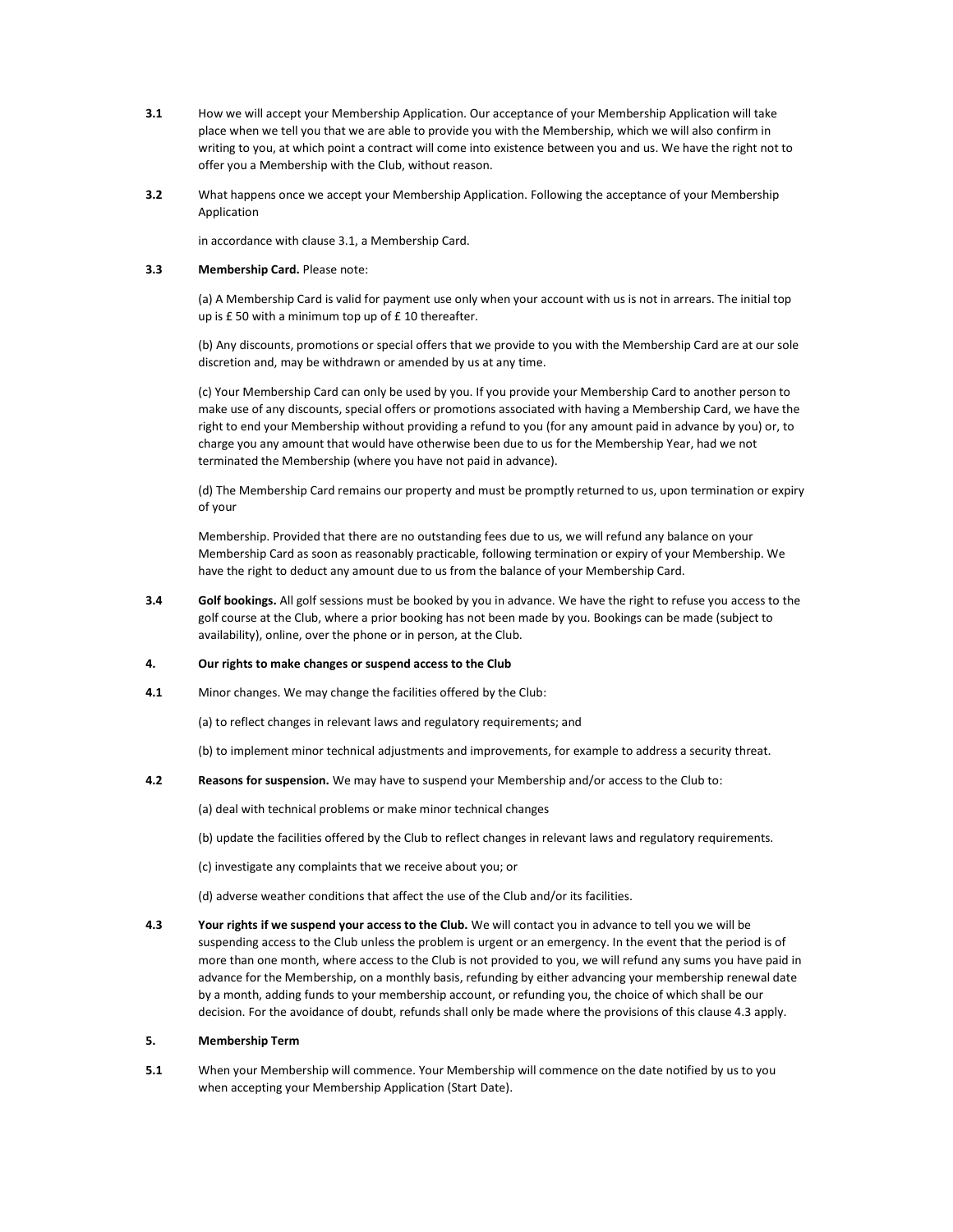- 5.2 Duration of the Membership. Your Membership shall continue from the Start Date until the next Annual renewal date and, will automatically renew each Membership Year on the Annual renewal date (unless we have received notice in accordance with clause 5.3), until such time as the Membership is terminated in accordance with these terms.
- 5.3 Notice to cancel Membership. Please note you cannot, without reason, cancel your Membership during a Membership Year. For the avoidance of doubt, you will be committed to pay us for each Membership Year that your Membership continues. You may however, provide us with at least 30 days written notice, prior to the expiry of the current Membership Year, stating that you do not wish for your Membership to renew. Your Membership will then terminate at the end of that Membership Year.
- 5.4 Change to membership package. We offer a range of membership packages, as further described on our website subject to the terms of each membership package, you may request to upgrade your membership package with us at any time during the Membership Term. We have the right, at our discretion, to decline such request. Where we accept your request to upgrade, we will notify you of the date that the upgrade shall take effect and, any change in the membership fee because of the upgrade.

## 6. Fees for the Membership

- 6.1 Subscription fee. Where a subscription fee is payable, we will notify you of this prior to accepting your Membership and, this fee must be paid by you when we approve your Membership Application. The subscription fee will be non refundable after 14 Day Cooling Off Period of which any golf played will be deducted according to applicable green fee.
- 6.2 Membership fee. Membership fees are calculated in accordance with the membership package that you have purchased (as set out in the Membership Application). Membership fees must be paid in full for each Membership Year in advance of the Start Date or, the Annual renewal date of the Membership or, by monthly standing order or stripe instalments.
- 6.3 Instalment payments. If we are unable to collect the payment on the due date, you should immediately pay us the applicable fee for that month.
- 6.4 No refunds if you do not attend the Club. Please note we will not refund any membership fees to you where you choose not to attend the Club. Membership fees must be paid to us for the duration of the Membership Term, regardless of whether or not you make use of the Club facilities or attend the Club.
- 6.5 Fixed fees. Membership fees shall be fixed for each Membership Year and, we reserve the right to amend the Membership fees prior to the commencement of the next Membership Year.

### 7. Your right to suspend your Membership

7.1 Requesting a suspension. You must apply in writing to the golf manager,

info@farthingstone.co.uk of the Club to suspend your Membership due to:

(a) serious illness or other certified medical reason. In any event, you will need to provide us with suitable medical evidence (such as a doctor's note) confirming that you are unable to use the Club facilities and are unfit to play golf; or

(b) loss of employment or redundancy. In such circumstances you will need to provide us with evidence that you cease to be employed and/or have been made redundant (such as a letter from your employer confirming the redundancy).

7.2 If we agree to the suspension. If we agree to suspend your Membership due to any of the reasons set out in clause 7.1, we will suspend your Membership for a minimum period of 1 month and a maximum of 3 months. Suspension of your Membership is at our sole discretion. During the suspended period, you will not be provided access to the Club, golf course or members benefits associated with the Membership Card and we will not charge you for the Membership fees (if you pay on a monthly basis). If you have paid for the Membership fees in advance, we will credit your account with any amounts paid by you for the suspended period, as soon as reasonably practicable.

### 8. Our rights to terminate your Membership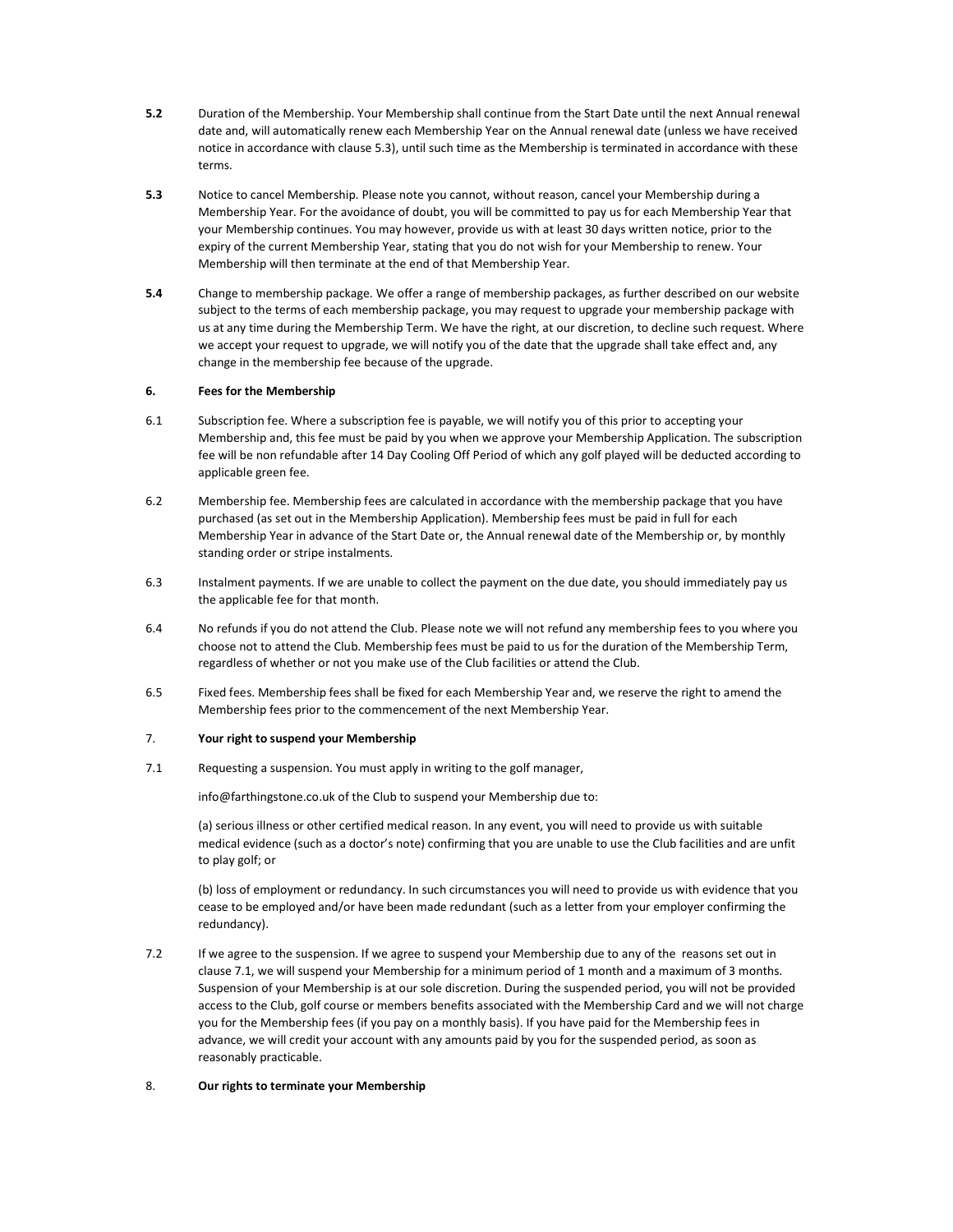8.1 We may end the contract (terminate your Membership) if you break it. We may end the contract at any time by writing to you if:

(a) you commit a serious breach of these terms or the Club Rules and the breach, if capable of remedy, is not remedied within 7 days of us notifying you to do so;

(b) you do not make any payment to us when it is due;

(c) you provide us with details which you know are false when submitting your Membership Application to us and, the false declaration would have affected our decision to grant membership to you;

(d) your conduct, whether or not such conduct is the subject of a complaint by another member or group of members, is in our reasonable opinion, injurious to our character, name or interests; or

(e) you cause nuisance or annoyance to other users of the Club or any of our employees.

- 8.2 You must compensate us if you break the contract. If we end the contract in the situations set out in clause 8.1 we will not refund any money you have paid in advance for the Membership, for the remainder of the Membership Year in which the termination took place and, where you have not paid in advance, we will charge you the costs we would have received had we not terminated the contract and the Membership continued for the remainder of that Membership Year.
- 8.3 What happens if we terminate the contract. Where we terminate your Membership under clause 8.1, you will lose all privileges and rights that you may have otherwise received with the Membership and your access to use the Club and/or its facilities as a Member shall terminate immediately. You will not be entitled to claim for a refund in any Membership fees paid in advance and, you must promptly return your membership card to us.
- 8.4 If we terminate the contract without reason. We have the right to terminate your Membership without reason, upon providing you with 30 days written notice. In such circumstances, we will refund any amount paid by you to us, for the Membership, for any period of the Membership Year that you will no longer be a Member of the Club. Where you have not paid in advance, we will not charge you for any period where you will cease to be a Member of the Club.

### 9. If there is a problem with the Club facilities

How to tell us about problems. If you have any questions or complaints about the facilities offered by the Club, please contact us. You can contact by writing to us at info@farthingstone.co.uk or Farthingstone Hotel and Golf Course or alternatively, please speak to the committee.

# 10. Rules of the Club

- 10.1 These terms and the Club Rules (as amended from time to time) govern the contract between you and us. You can find a copy of the current version of the Club Rules by logging onto the Members Area in the website or by asking for a copy from one of our staff members at the Club.
- 10.2 You must adhere to all signs, notices and information intended for your safety and the safety of others at the Club. For your safety, you must ensure that you are not in the path of moving golf balls, clubs or buggies at any time.
- 10.3 If you suffer an accident whilst at the Club premises or grounds, you must promptly report details of the incident to a senior member staff on duty. We do not accept liability for any accident or injury caused to you whilst at the Club, other than that which arises as a result of our negligence.
- 10.4 Should you find property that appears to be lost, this should be handed to a member of staff at the Club immediately. We will keep lost property in our possession for a maximum period of 3 months. If the lost property is not claimed within this period, we have the right to dispose of the property without notice.

### 11. Our responsibility for loss or damage suffered by you.

11.1 We are responsible to you for foreseeable loss and damage caused by us. If we fail to comply with these terms, we are responsible for loss or damage you suffer that is a foreseeable result of our breaking this contract or our failing to use reasonable care and skill, but we are not responsible for any loss or damage that is not foreseeable. Loss or damage is foreseeable if either it is obvious that it will happen or if, at the time the contract was made, both we and you knew it might happen, for example, if you discussed it with us during the sales process. In any